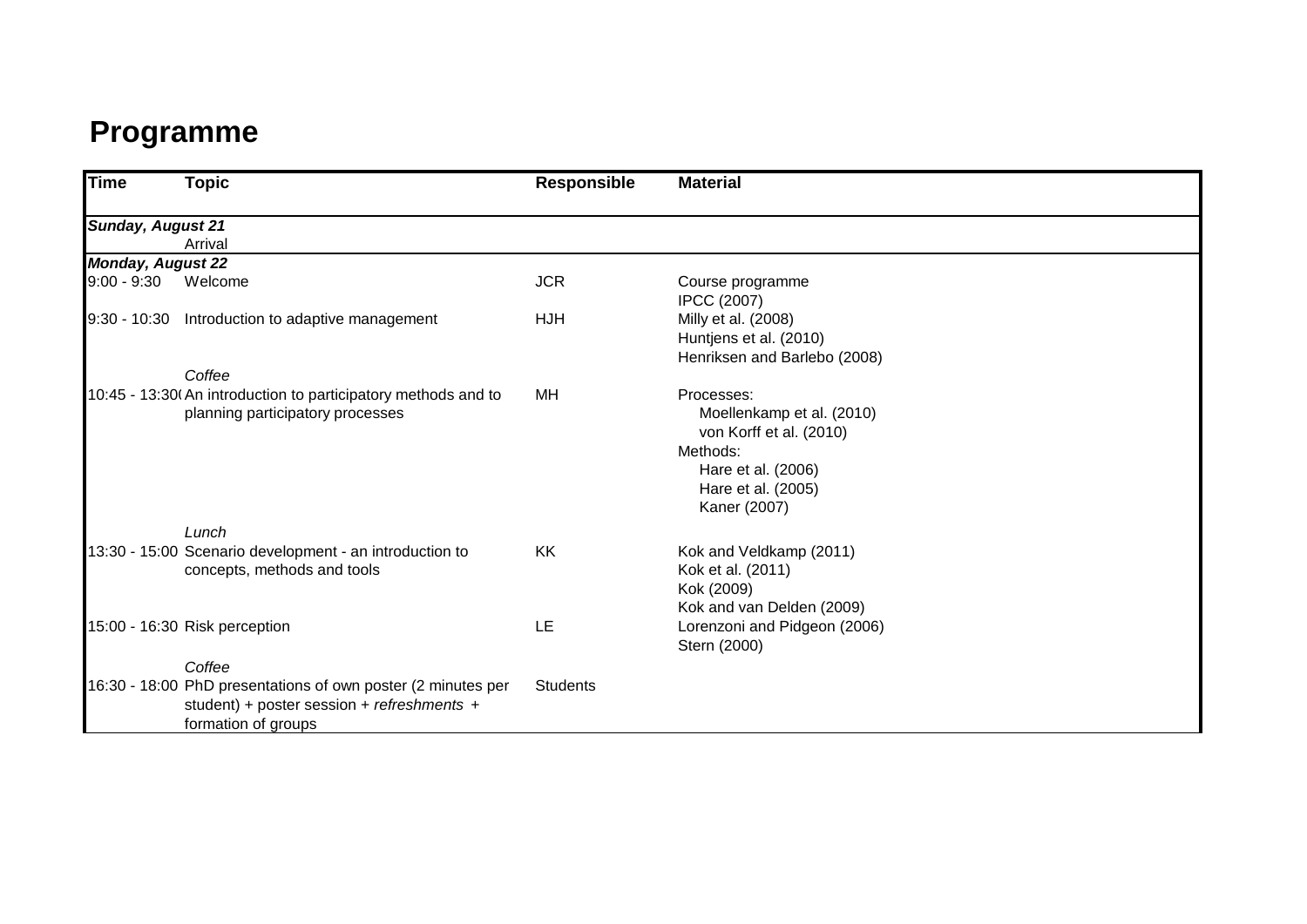|                             | <b>Tuesday, August 23</b>                                                                              |                 |                                                                                         |  |  |
|-----------------------------|--------------------------------------------------------------------------------------------------------|-----------------|-----------------------------------------------------------------------------------------|--|--|
| $9:00 - 9:45$               | Introduction to Horsens case study on water                                                            | <b>HJH</b>      | Horsens case + TOR                                                                      |  |  |
|                             | 9:45 - 10:30 Introduction to Finnish case study on roads<br>Coffee                                     | AP              |                                                                                         |  |  |
|                             | 11:00 - 12:45 Exersize works                                                                           | <b>Students</b> |                                                                                         |  |  |
|                             | Lunch                                                                                                  |                 |                                                                                         |  |  |
|                             | 13:45 - 15:30 Uncertainty concepts and tools                                                           | <b>JCR</b>      | Refsgaard et al. (2007)<br>van der Keur et al. (2008)                                   |  |  |
|                             | Coffee                                                                                                 |                 |                                                                                         |  |  |
|                             | 15:45 - 18:00 Exersize works                                                                           | <b>Students</b> |                                                                                         |  |  |
|                             | 19:00 Course dinner                                                                                    |                 |                                                                                         |  |  |
| <b>Wednesday, August 24</b> |                                                                                                        |                 |                                                                                         |  |  |
|                             | 9:00 - 10:15 Discussion of issues arising from group work<br>Coffee                                    | Plenary         |                                                                                         |  |  |
|                             | 10:30 - 12:00 Scenario development - practical examples                                                | KK              | Kok and Veldkamp (2011)<br>Kok et al. (2011)<br>Kok (2009)<br>Kok and van Delden (2009) |  |  |
|                             | Lunch                                                                                                  |                 |                                                                                         |  |  |
|                             | 13:00 - 14:15 Challenges of organising participatory processes<br>in practice                          | MH              | Cooke and Kothare (2007)<br>Daniell et al. (2010)<br>Hare (2011)                        |  |  |
|                             | Coffee                                                                                                 |                 |                                                                                         |  |  |
|                             | 14:30 - 18:00 Exersize works                                                                           | <b>Students</b> |                                                                                         |  |  |
| <b>Thursday, August 25</b>  |                                                                                                        |                 |                                                                                         |  |  |
|                             | 9:00 - 10:15 Acceptability of policy                                                                   | LE              | Eriksson et al. (2006)<br>Samuelson (1993)                                              |  |  |
|                             | Coffee                                                                                                 |                 |                                                                                         |  |  |
|                             | 10:30 - 12:30 Exercize works<br>Lunch                                                                  | <b>Students</b> |                                                                                         |  |  |
|                             | 13:30 - 14:45 Social cost-benefit analysis in the context of<br>regional adaptation planning<br>Coffee | AP              |                                                                                         |  |  |
|                             | 15:00 - 18:00 Exercize works. Prepare draft reports                                                    | <b>Students</b> |                                                                                         |  |  |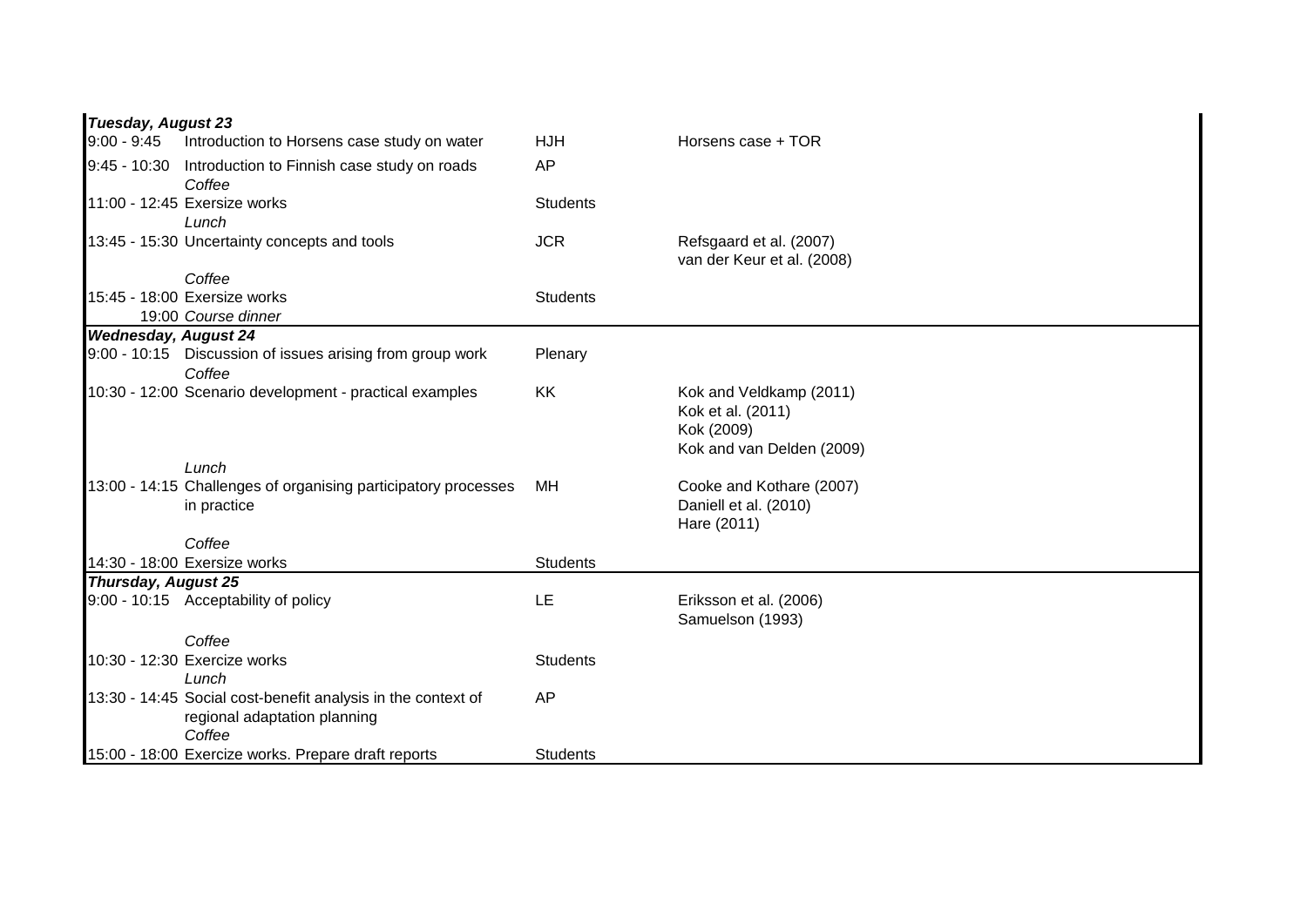## *Friday, August 26*

| 8:30 - 10:00 Finalisations of presentations and reports                                                                      | <b>Students</b> |
|------------------------------------------------------------------------------------------------------------------------------|-----------------|
| Coffee                                                                                                                       |                 |
| 10:00 - 10:40 Icelandic experience in adaptive management of<br>natural hazards                                              | SK.             |
| 10:00 - 12:45 Presentation of students' group work<br>Horsens water managers will be present and<br>comment/discuss<br>Lunch | All             |
| 13:45 - 14:30 Presentation of students' group work<br>Horsens water managers will be present and<br>comment/discuss          | <b>Students</b> |
| 14:30 - 15:30 Course evaluation                                                                                              | <b>Students</b> |
| 15:30 - 16:00 Refreshments and closure                                                                                       |                 |

# *Lecturers and instructors Availability during week*

| KK.<br>MН<br>LE<br>HJH<br><b>JCR</b><br>AP | Kasper Kok, Wageningen University<br>Matt Hare, Seecon<br>Louise Eriksson, Umeå University<br>Hans Jørgen Henriksen, GEUS<br>Jens Christian Refsgaard, GEUS<br>Adriaan Perrels, FMI | Monday noon - Wednesday afternoon<br>Sunday night - Thursday afternoon<br>Monday noon - Thursday noon<br>All week<br>All week<br>All week<br>All week |
|--------------------------------------------|-------------------------------------------------------------------------------------------------------------------------------------------------------------------------------------|-------------------------------------------------------------------------------------------------------------------------------------------------------|
| <b>SK</b>                                  | Sigrún Karsldóttir, IMO                                                                                                                                                             |                                                                                                                                                       |
| FU.                                        | Frederik Uldal, University of Copenhagen                                                                                                                                            | Logistic support                                                                                                                                      |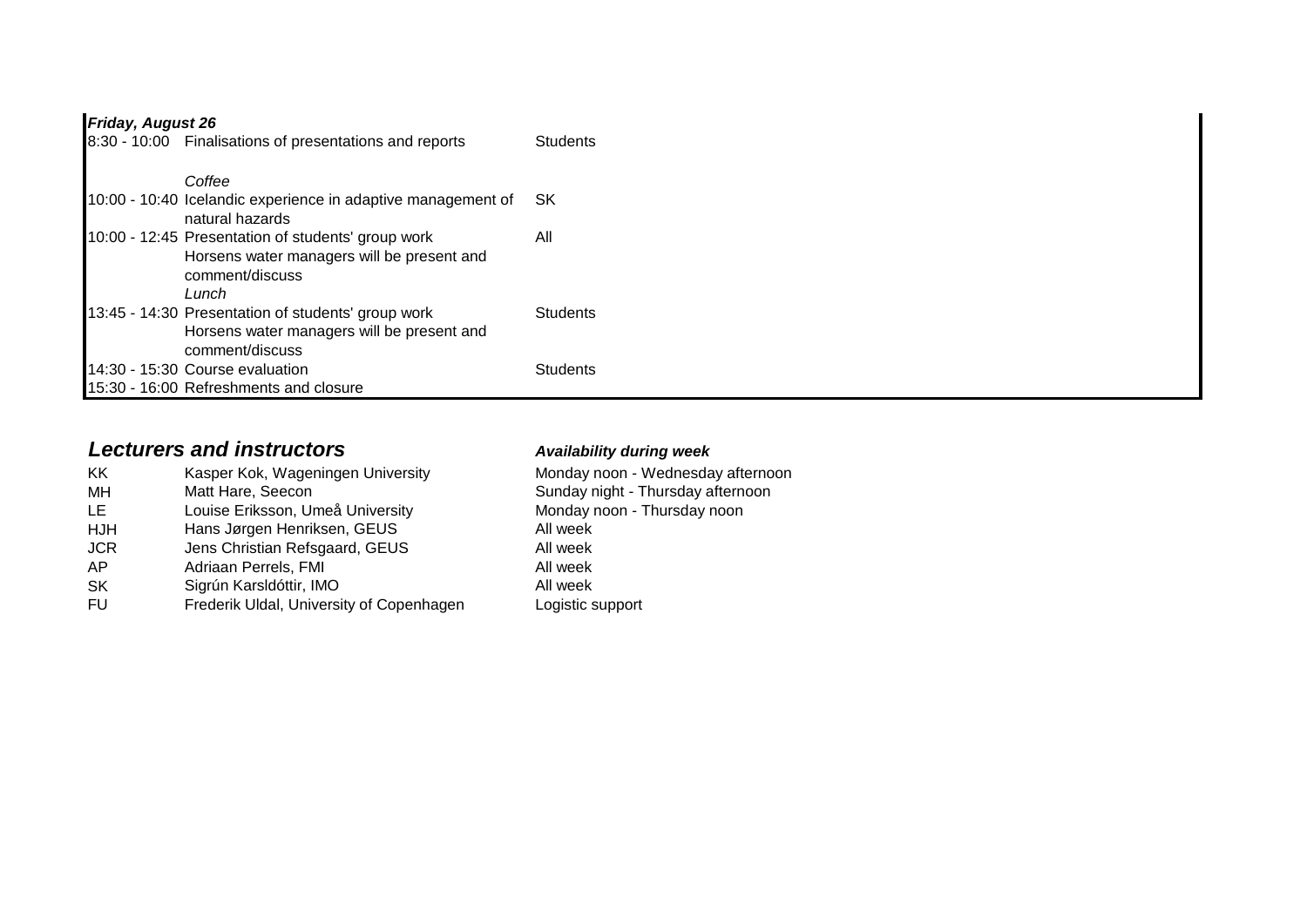### *Course material*

### **Papers and book chapters - recommended reading**

*Cooke* B, Kothari U (2007) Participation: the new tyranny? (4th edition) Zed Books: New York. **Daniell** KA, White I, Ferrand N, Ribarova IS, Coad P, Rougier J-E, Hare MP, Jones NA, Popova A, Rollin D, Perez P, Burn S (2010) Co-engineering participatory water management processes: theory and insights from Australian and Bulgarian interventions. Ecology and Society 15(4):11 http://www.ecologyandsociety.org/vol15/iss4/art11

*Eriksson* L, Garvill J, Nordlund AM (2006). Acceptability of travel demand management measures: The importance of problem awareness, personal norm, freedom, and fairness. Journal of Environmental Psychology, 26, 15-26. doi:10.1016/j.jenvp.2006.05.003

Hare M P, Krywkow J (2005) Participatory processes for the design of water storage areas. Technical report, Seecon Deutschland GmbH, Osnabrück. Seecon TR no. 01/2005 for the EU Interreg IIIB TRUST project. Short version available in electronic format.

*Hare* MP, Barreteau O, Beck MB, Letcher RA, Mostert E, Tabara JD, Ridder D, Cogan V, Pahl-Wostl C (2006) Methods for stakeholder participation in water management. Chapter 8 in Giupponi, C. Jakeman, A.J., Karssenberg, D. & Hare, M. (Eds) Sustainable management of water resources: an integrated approach. Edward Elgar: Chichester.

*Hare* MP (2011) Forms of participatory modelling and its potential for widespread adoption in the water sector. Environmental Policy and Governance. DOI: 10.1002/eet.590

*Henriksen* HJ, Barlebo HC (2008) Reflections on the use of Bayesian belief networks for adaptive management. Journal of Environmental Management, 88, 1025- 1036. doi:10.1016/j.jenvman.2007.05.009

*Huntjens* P, Pahl-Wostl C, Grin J (2010) Climate change adaptation in European river basins. Reg. Environ. Change, 10, 263-284. DOI 10.1007/s10113-009-0108- 6

*IPCC* (2007) Climate Change 2007: Synthesis Report. Contribution of Working Groups I, II and III to the Fourth Assessment Report of the Intergovernmental Panel on Climate Change. IPCC, Geneva, Switzerland, 104 pp.

*Kaner* S (2007) Facilitator's Guide to Participatory Decision-Making. Jossey-Bass: San Francisco.

*Kok* K (2009) The potential of Fuzzy Cognitive Maps for semi-quantitative scenario development, with an example from Brazil. Global Environmental Change 19: 122-133. doi:10.1016/j.gloenvcha.2008.08.003

*Kok* K, Van Delden H (2009) Combining two approaches of integrated scenario development to combat desertification in the Guadalentín watershed, Spain. Environment and Planning B 36: 49-66. doi: 10.1068/b32137